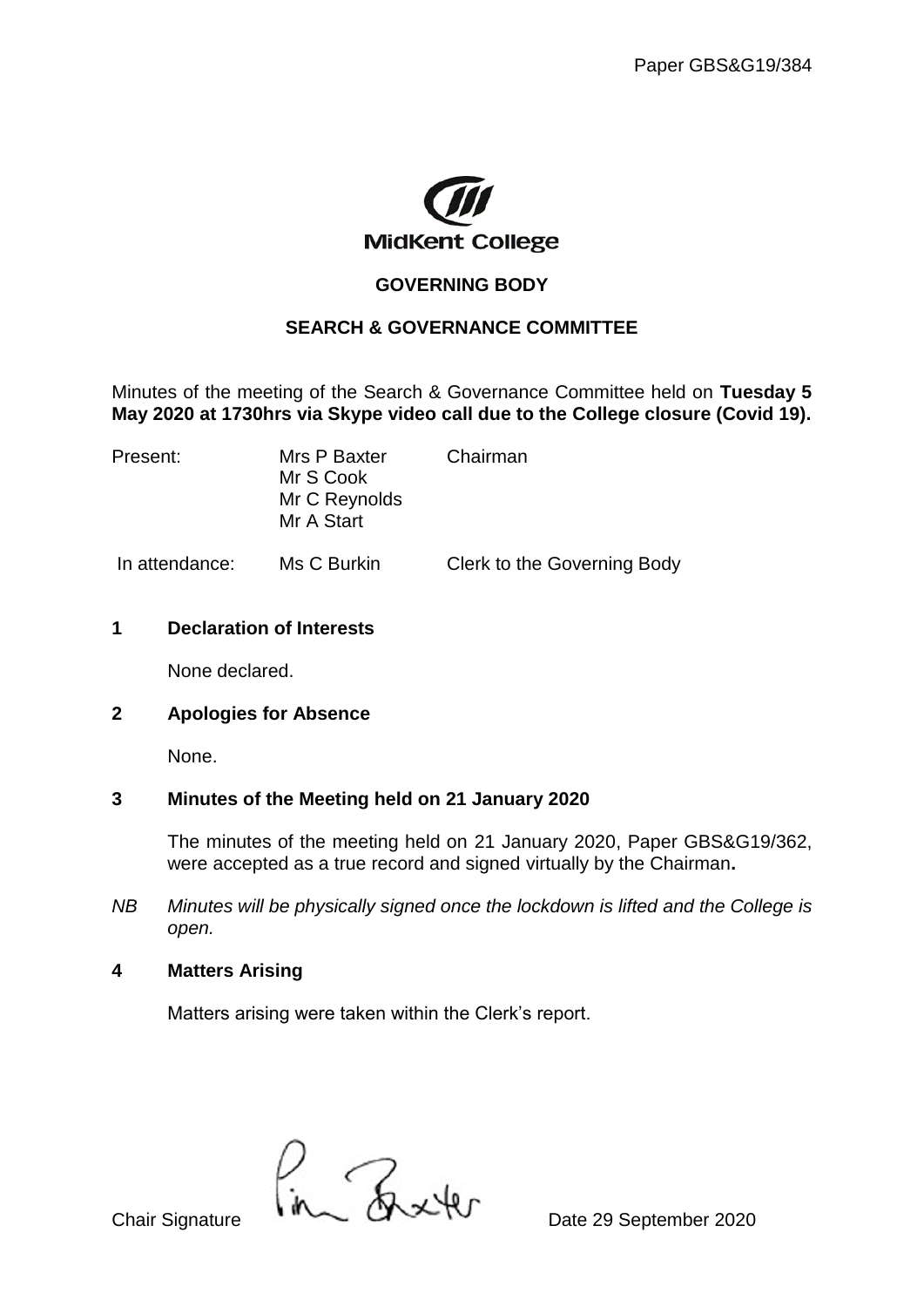## **5 Clerk's Update**

Members discussed Paper GBS&G19/363 and supporting papers including the following outstanding matters:

- 5.1 Mandatory training log to be maintained and reminders sent. Clerk continues to send reminders to Governors who have not completed the training. There was some concern that the training was out of date. Clerk to liaise with HR to ensure updates are requested. **Ongoing**
- 5.2 Charities Commission (CC) re permission to remunerate the Chairman. The Chairman has written to CC for permission and is expecting a reply in May. **Ongoing**
- 5.3 Vacancies Chairmanship Exec Search Company Peridot Partners have been deployed following an interview process and communication with the current Chairman. The process is progressing. **Ongoing**
- 5.4 Specialist Governor Finance Governor recruitment continues in this area. Members agreed that Peridot Partners would be asked to search for two Governors with this specialism. **Ongoing**
- 5.5 Governance Audit Re-appointment form Review to include formal approval by the GB and S&G *justification* as recommended by Internal Auditors. Paper GBS&G19/364. Members discussed and **agree** the wording should be amended to '*recommendation'* from S&G Committee. The form will be amended for future use. **Complete**
- 5.6 Committee Membership members to consider which new Governors will join which Committee under item 6.4 **Complete**
- 5.7 Interviews 10 February 2020 with recommendations subsequently made to GB. Claire Richardson and Marie Woolston were appointed. **Complete**
- 5.8 Phase 3 Recruitment. This continues with two applicants being interviewed. **Ongoing**
- 5.9 N Davies to be co-opted to F&GP Committee. Recommendation made and **approved** at GB. **Complete**
- 5.10 Evaluation meetings with Chairman. The evaluations for Rohin Aggarwal and Pim Baxter have been **completed** and presented under item 7.8. **Complete**

 $\int_{\text{Chair Signature}}$   $\int_{\text{M}}$   $\int_{\text{M}} \mathcal{L} \mathcal{L}$  Date 29 September 2020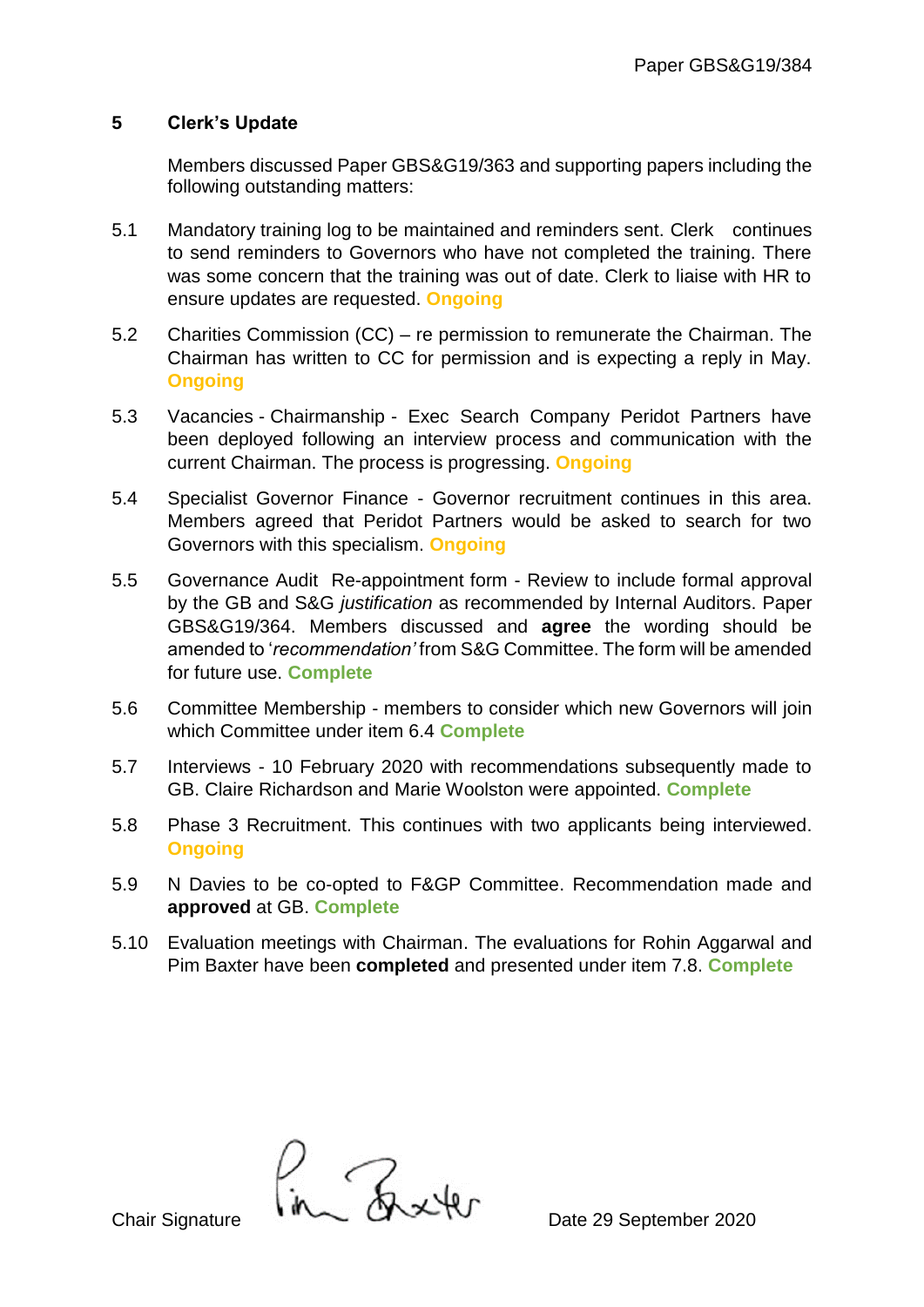## **6 SEARCH ITEMS**

## **6.1 Executive Search Company – Chair's role**

Four companies sent proposals for consideration. Following a rigorous review a short list of Peridot Partners and Perrett Laver was agreed. After a video conference interview with both companies, the Committee recommended Peridot Partner spoke to Andy Start. As a result it was agree to deploy Peridot Partners. Members concluded that they had extensive experience within the FE **Sector** 

- Tim Underwood Proposal presented as paper GBS&G19/365
- Fidellio Proposal presented as paper GBS&G19/366
- **Peridot Partners - Proposal presented as paper GBS&G19/367**
- Perrett Laver Proposal presented as paper GBS&G19/368

Perret Laver have been informed of the decision and given feedback.

Peridot Partners have reviewed the timeline and are holding briefing meetings with key stakeholders. It was agreed they should also speak to each of the Committee Chairs, MKCTS Chairman and Exec Members to get a fuller understanding of the whole Group.

### **Action: Clerk to organise**

| <b>Milestone</b>                                                                                                          | <b>Date</b>                          |
|---------------------------------------------------------------------------------------------------------------------------|--------------------------------------|
| Briefing calls and prepare candidate communications                                                                       | As soon as possible                  |
| Advertising agreed and website signed off:                                                                                | Friday 22 <sup>nd</sup> May 2020     |
| Search and advertising launched:                                                                                          | Monday 25 <sup>th</sup> May 2020     |
| Closing date and search phase concluded:                                                                                  | Monday 29th June 2020                |
| of<br>Candidate<br>applications and<br>summary<br>recommendations ready for review online two days<br>after closing date: | Wednesday 1 <sup>st</sup> July 2020  |
| Agree shortlist with MKC:                                                                                                 | Friday 3 <sup>rd</sup> July 2020     |
| Interviews:                                                                                                               | Monday 13 <sup>th</sup> July 2020    |
| Recommendation to MKC Governing Body                                                                                      | Wednesday 15 <sup>th</sup> July 2020 |

Suggested timeline agree:

 $\int_{\text{Chair Signature}}$   $\int_{\text{M}}$   $\int_{\text{M}} \mathcal{L} \mathcal{L}$  Date 29 September 2020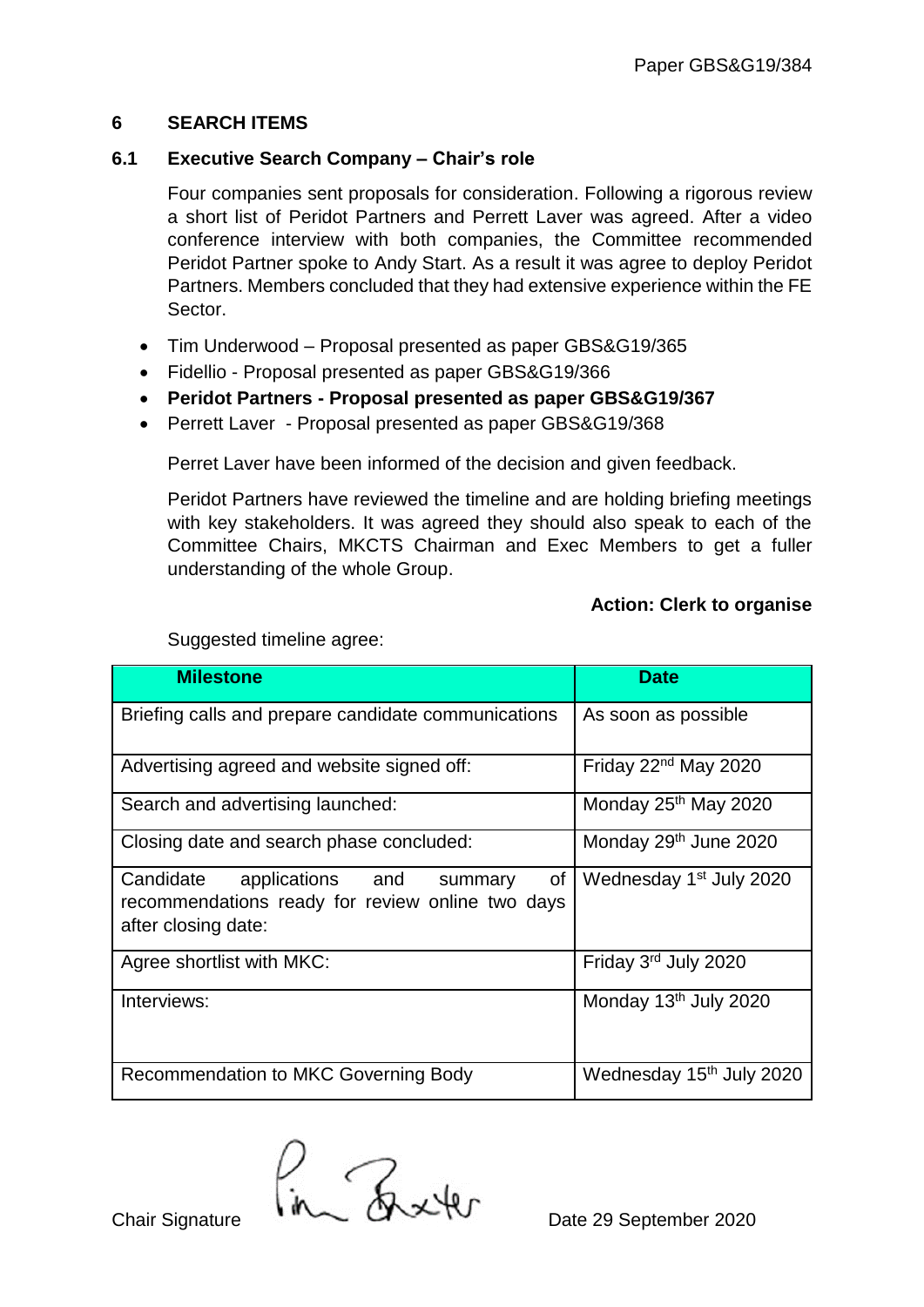Members agreed the current advertisement for a Chair on the College website will continue and any interest be referred to Peridot Partners.

### **6.2 Student Governor Update**

Members discussed the recommendation by the Student Governor's mentor Chris Reeves, that the valued contributions made by Jordan White should be rewarded. S Cook reminded members that when the College employed a remunerated Student Union president, the Vice Presidents received a stipend circa £2k. Members agreed that this stipend should be recommended to GB in line with previous practice.

## **Action: P Baxter**

Members asked that evidence is gained from the Mentor and QTL Committee Chairman regarding his contributions.

# **Action: Clerk**

Members were informed that Deputy Student Governor, Rheanna Goldup had left the College and therefore the Board. Although good practice suggests the Board should have two Student Governors, with the current closure and a strong Student Governor in J White, it was suggested that a replacement is not sought until 2020/21. S Cook informed members that J White will continue at College for a further year and remain a Student Governor. Therefore, he can be involved in recruitment of his Deputy. Members **agreed** this action.

### **6.3 Phase 3 Recruitment Update:**

S&G Panel interviewed Nikki Swain (Grieg) prior to the meeting. Her CV was presented as paper GBS&G19/369. N Swain has a specialism in Finance but is not qualified. The panel agreed they would recommend to the Governing Body that N Swain is co-opted onto the F&GP Committee.

### **Action: P Baxter to recommend to GB 3/6/20 Action: Clerk to inform N Swain**

Peridot Partners will be asked to search for two qualified finance Governors.

### **Action: P Baxter to speak to Peridot**

Candidate Zena Wroe, CV presented as paper GBS&G19/370 unfortunately withdrew her application due to changes in her personal circumstances.

Recruitment continues and other possible applicants with a specialism in Finance to be referred to Peridot Partners.

 $\int_{\text{chi}}$   $\int_{\text{d}} \int_{\text{d}} \int_{\text{d}} \mathcal{L}$   $\mathcal{L}$   $\mathcal{L}$  Date 29 September 2020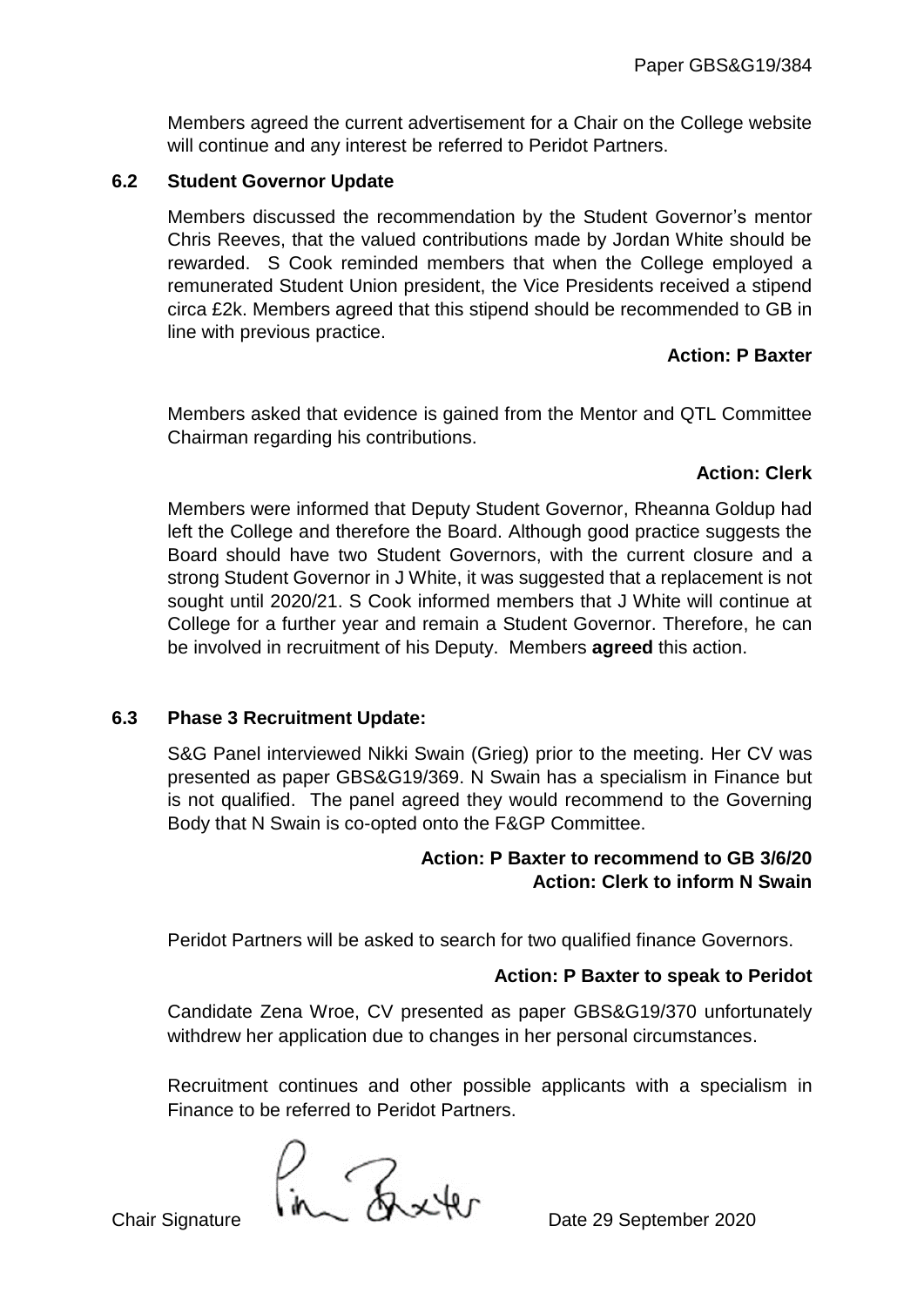## **Action: S Cook**

#### **6.4 Committee Vacancies**

Members had a full discussion regarding the vacancies on Committees and matching the skill set of new Governors. They agreed to recommend the following**:**

- R&A Committee It was noted that the restriction to include Staff Governors within the membership has been removed and therefore Babs Jossi will be recommended to join the Committee. It was felt she would welcome this development. Members also agreed that the skills set of James Williams would suit many of the Committees but his experience would be beneficial to the Committee. Therefore, his membership will also be recommended. S Cook will introduce C Reynolds to J Williams so they can discuss the Committee membership.
- QTL Committee the skill set of Marie Woolston is most suited to the QTL Committee and this will be recommended. M Blanning will be informed.

#### **Action: Clerk**

- S&G Committee Members reflected that there will be a requirement for a new Committee Chairman from December 2020 and this requires some sensitivity regarding managing Board members. They felt therefore that this would not be suitable for a new Governor. It was agreed that once Andy Start stands down from Chairman and becomes member of the Governing Body, he would take on this role for an interim period. It was noted that Angela Woodhouse has significant experience in Governance and will be recommended to join the Committee. She had previously been approached to join R&A Committee but members felt she would be better suited to S&G Committee.
- F&GP Committee following the interview of N Swain members will be recommending her as a co-opted member of the Committee. Two further Governors with financial expertise will be sought through Peridot Partners with a view to one becoming a future Chair of F&GP.
- Remuneration Committee A Start informed members that he had discussed this position with M Blanning as Committee Chair and they agreed the F&GP Chair should be the third member. Therefore, C Reeves will be asked to join whilst he is covering this role.

 $\frac{1}{n}$ Chair Signature  $\frac{1}{n}$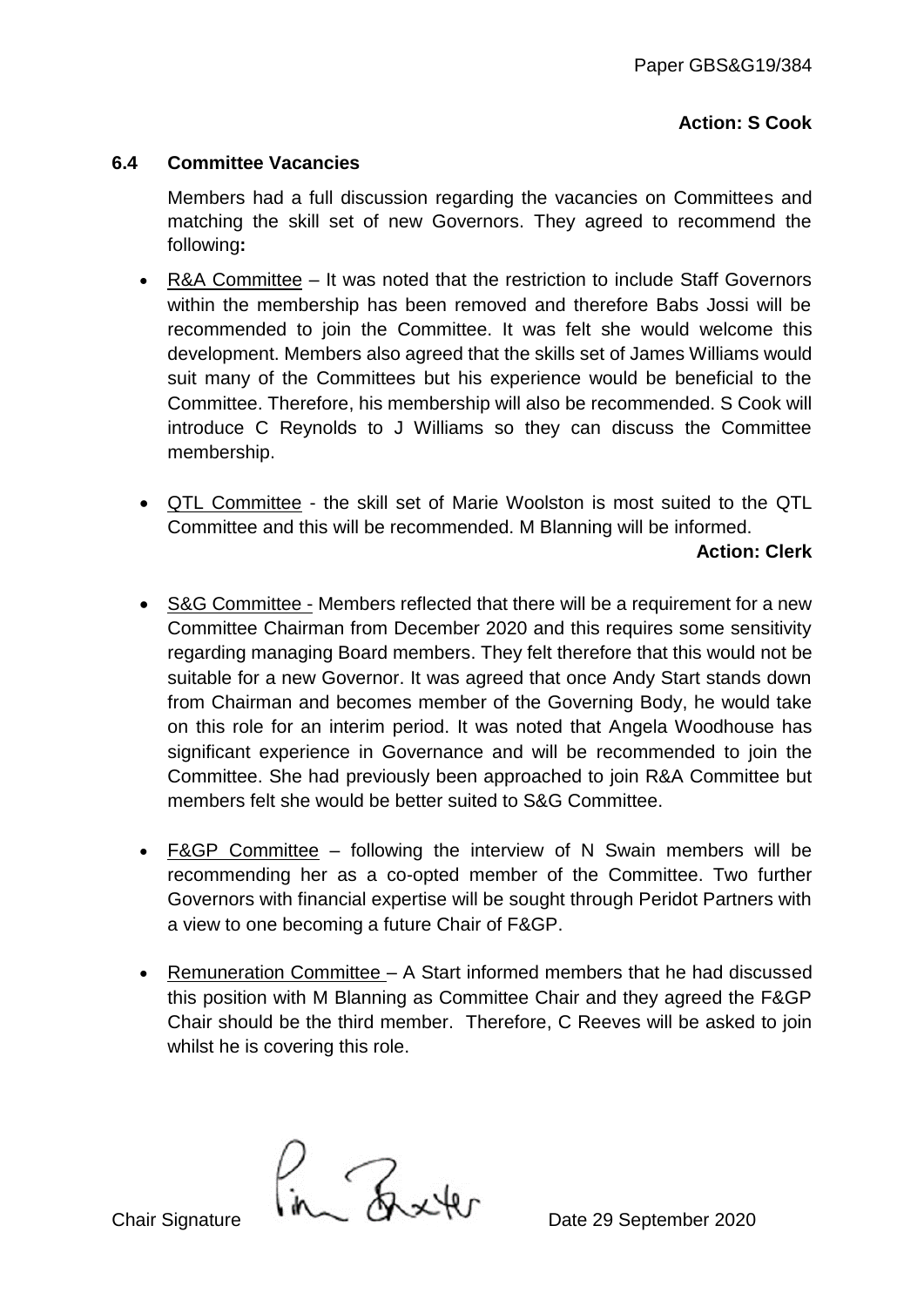## **Recommendations to Governing Body:**

R&A Committee – Babs Jossi and James Williams QTL Committee – Marie Woolston S&G Committee – Angela Woodhouse S&G Chairman - Andy Start from December 2020 F&GP Committee – Nikki Swain (Co-opted) Remuneration Committee – F&GP Chairman (C Reeves)

### **Action: P Baxter to recommend**

# **Action: Clerk to inform individuals**

**Mentors for new Governors –** members discussed and agreed the following:

- James Williams Chris Reynolds
- Angela Woodhouse Ed Sallis
- Marie Woolston Michael Blanning
- Claire Richardson Chris Reynolds
- Nick Baveystock Andy Start and S Cook

S Cook informed members that N Baveystock is keen to develop the relationship and understanding with the wider Board and will be inviting members to visit the Barracks. This will be welcomed.

### **6.5 Upcoming Vacancies**:

Members reviewed the Term of Office table presented as paper GBS&G19/371 and noted the following:

- Rohin Aggarwal will leave on 16 July 2020  $(2^{nd}$  term)
- Pim Baxter will leave on 10 December 2020 ( $2<sup>nd</sup>$  term)

Replacements will be sought through the recruitment process.

### **7 GOVERNANCE ITEMS**

### **7.1 Annual Update:**

• Skills Audit – presented as paper GBS&G19/372. Members noted the update which does not yet include new Governors. This log continues to be useful when assessing skills gaps.

 $\frac{1}{n}$ Chair Signature  $\frac{1}{n}$ <br>Chair Signature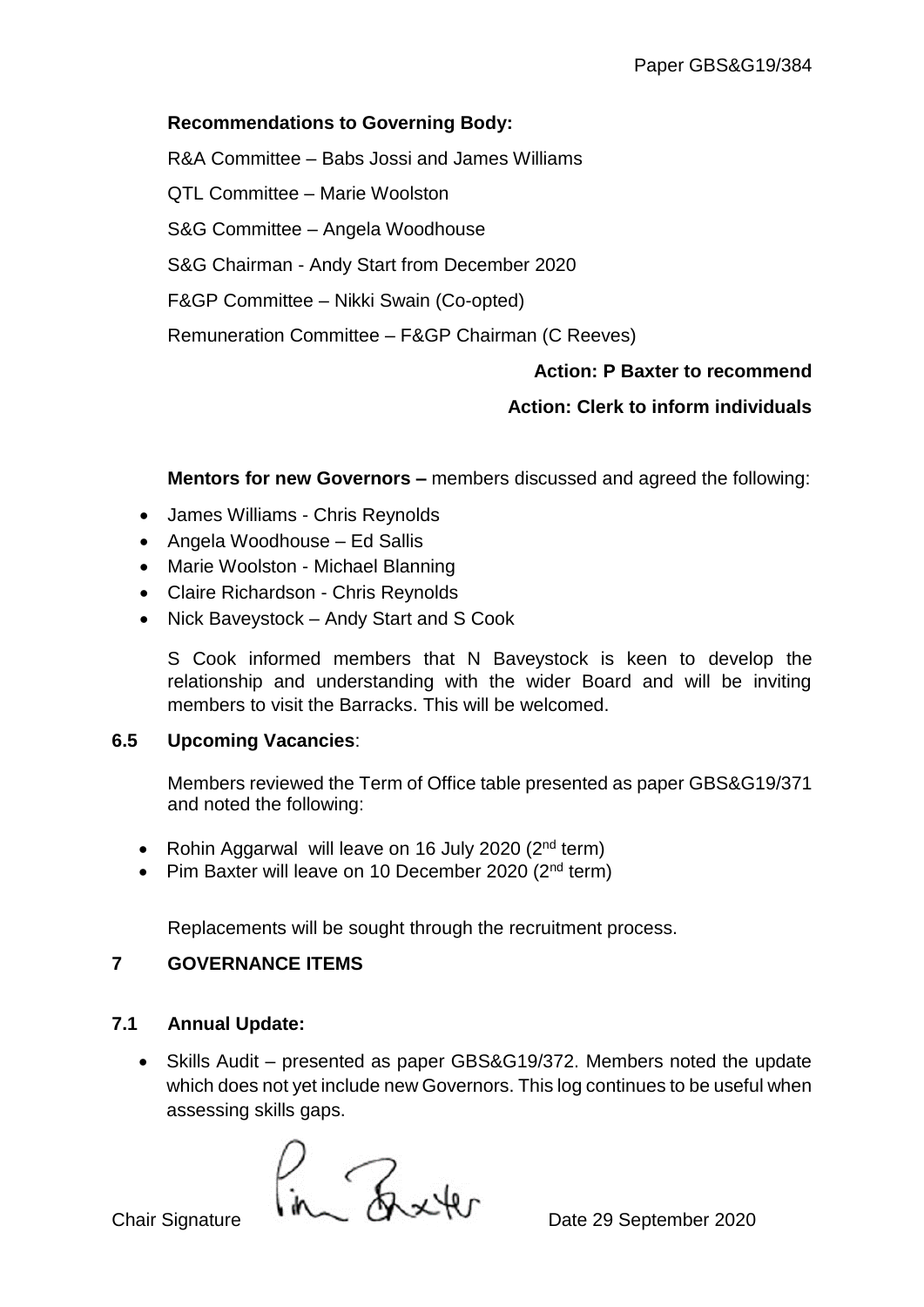Equal Opportunities – the blank form presented as paper GBS&G19/373 and members considered if this data is still required and useful. Advice from the College's Information Security Team suggested that the data should not be obtained if it is not to be used and all data collection should be review. The Clerk will work with the team to review all Governing Body data.

### **Action: Clerk**

Members thought that the Equal Opportunities data should continue to be collected. They noted that Governors are not included in the report submitted regarding the Equality Act but Board membership should reflect the work force. The Clerk will liaise with HR to review the way the data is collected.

## **Action: Clerk**

## **7.2 Committee Governance Self-assessment and Improvement plan**

Members agreed it is good practice for the Committee to complete an annual self-assessment and an improvement plan. They discussed the strengths of the Committee during 2019/20 and agreed that their all the duties on the Committee terms or reference had been met, paper GBSG19/374.

Members agreed the following areas for improvement:

- 1. The robust recruitment process to continue as vacancies arise.
- 2. Efficient process for the Recruitment of the new Chair
- 3. Support for the new Chair
- 4. Succession planning for vacancies and skills gaps.

**Action: Clerk to draft Improvement Plan**

### **7.3 AOC English Foundation Code of Governance action plan.**

Members noted that the S&G Committee are required to monitor the action plan, presented as paper GBS&G19/375. This showed that all the 'must' actions have been **completed**.

### **7.4 Confidential Minutes Review.**

Paper GBS&G19/376 presented a list of 16 sets of minutes that have been noted as confidential during 2019/20. Members considered whether any of these could be disclosed and published**.** They were reminded that any information regarding individuals pay should not be disclosed and in previous

 $\frac{1}{n}$ Chair Signature  $\frac{1}{n}$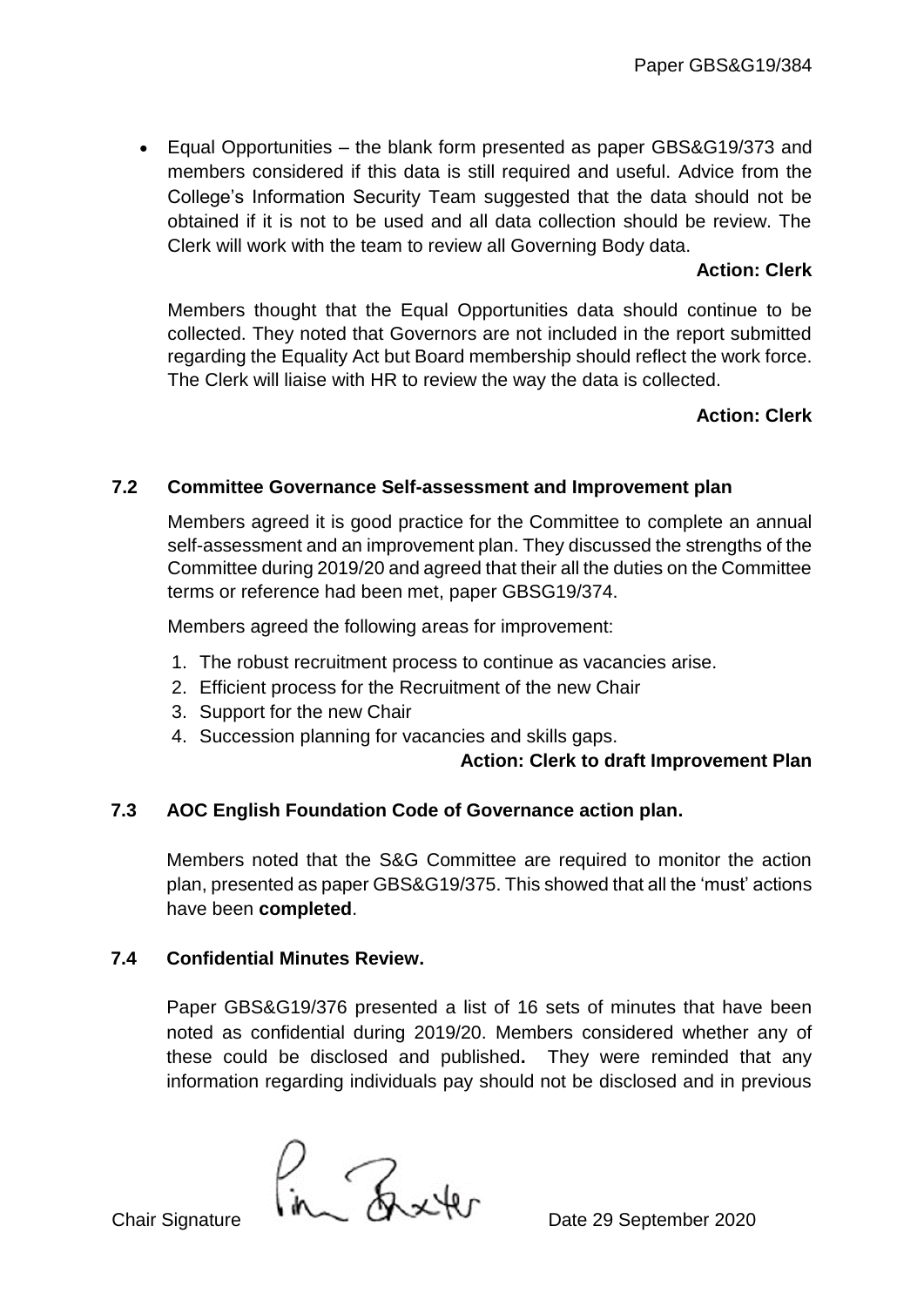years, any commercially sensitive or financial information had not been disclosed.

It was **agreed** that the two set of minutes regarding Closed Sessions with Auditors, paper GBS&G19/377 & 378, would be disclosed and published on the College website.

# **Action: Clerk**

# **7.5 Training log**.

Paper GBS&G19/379 showed the training and events attended by Governors during 2019/20. This excluded the mandatory training recorded separately by the College's internal process. Members noted that this log showed less training than in previous years as the training session before the Governing Body meetings has been replaced with a Non-Exec session. Members can be assured that all training required to fulfil their obligations as Governors has been incorporated in the main agendas.

## **7.6 Mandatory Training Log.**

PaperGBS&G19/380 presented the register as of 7 April 2020. They noted that all Governors, with the exception of one new member, had completed the mandatory training. Some updates have been requested and new Governors sent the link to be able to complete. Members noted that some of the training is out of date and individuals will be contacted to update.

### **Action: Clerk**

### **7.7 GIV visits.**

Members noted the Governor visits made since the last meeting, noting the visits have been limited due to the College closure (Covid-19).

• Ed Sallis – HE 14/2/20 – feedback given to QTL Committee for follow up

Members agreed that Governors can remain in touch with the College even during closure and encouraged Link Governors to contact and speak to their respective areas.

#### **Action: Link Governors**

 $\frac{1}{n}$ Chair Signature  $\frac{1}{n}$